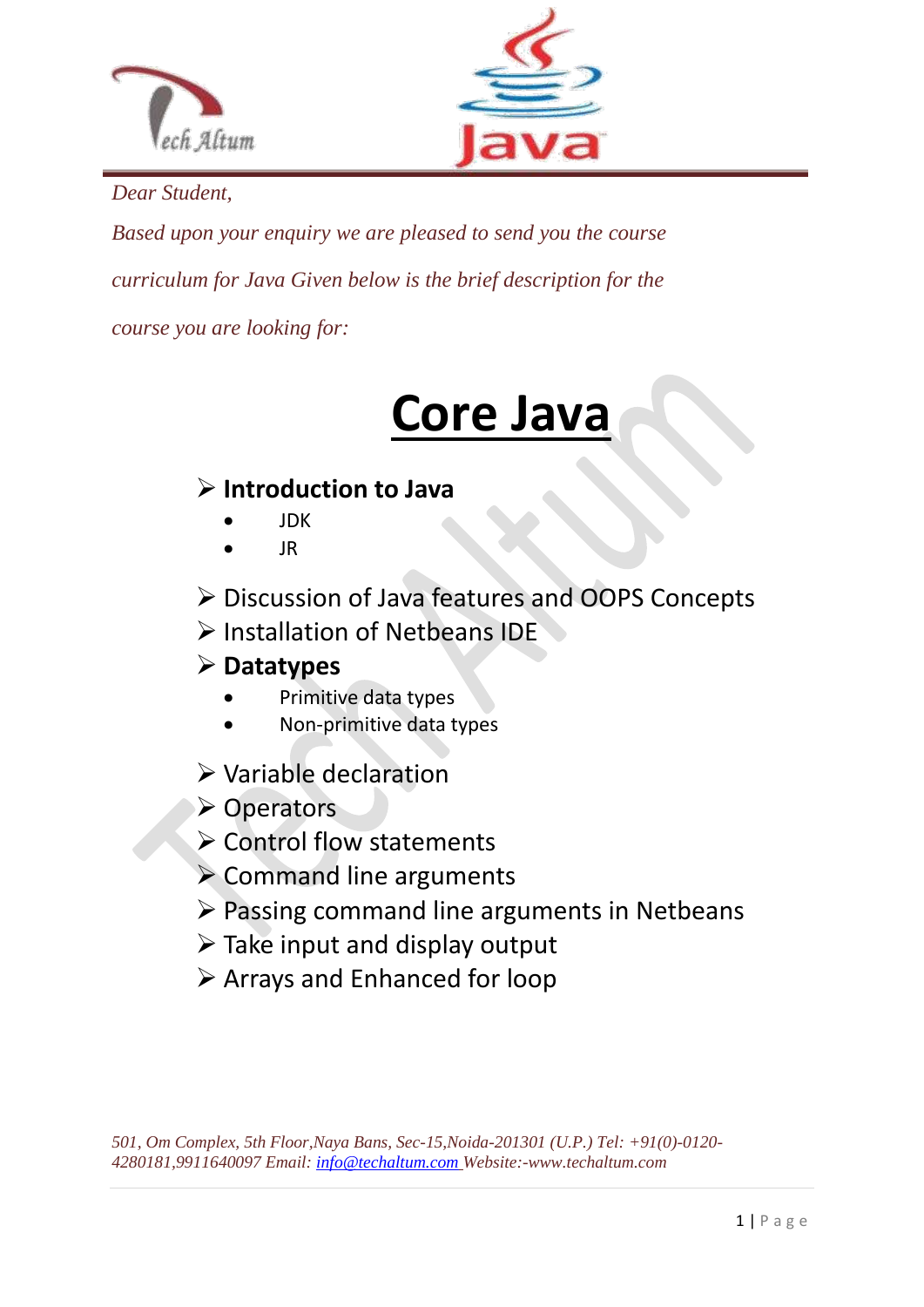



## **OOPS programming**

- Class and object
- Various types of constructors
- Instance methods and static methods
- Use of this keyword
- Use of super keyword
- inheritance
- polymorphism
- package and various scope rules
- abstract class and interfaces
- use of static, final keyword
- Annotations
- anonymous object
- nested classes
- anonymous class

#### **Exception handling**

- try, catch, finally, throw, throws
- checked exception
- unchecked exception

#### **String Handling**

- mutable string
- immutable string
- String, StringBuilder, and StringBuffer

## **IO (Input and Output)**

- byte stream
- character stream

*501, Om Complex, 5th Floor,Naya Bans, Sec-15,Noida-201301 (U.P.) Tel: +91(0)-0120- 4280181,9911640097 Email[: info@techaltum.com](mailto:info@techaltum.com) Website:-www.techaltum.com*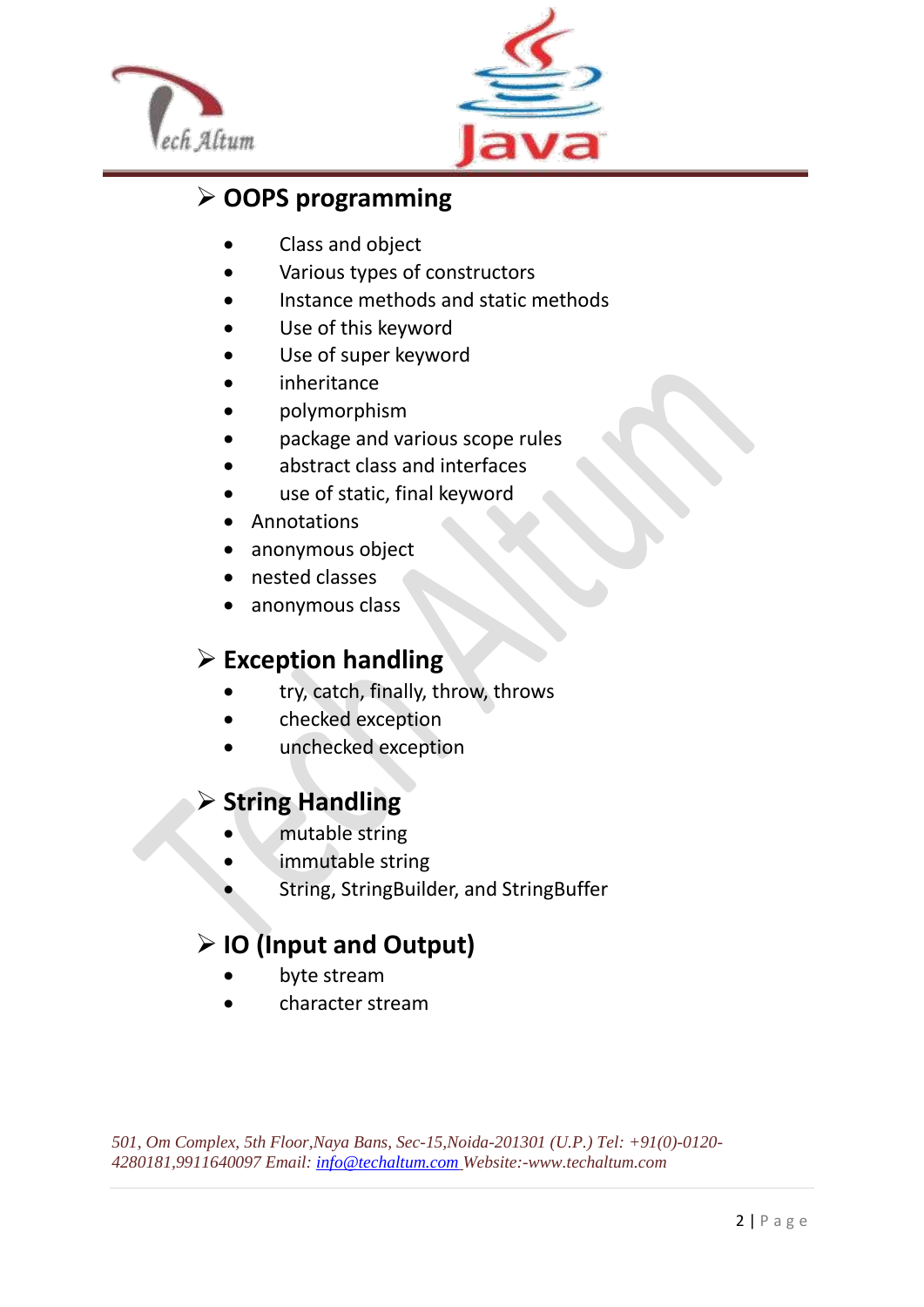



- Working with Date class
- $\triangleright$  Collections
- Wrapper classes

## **Multithreading programming**

- Thread class
- Runnable interface

## **GUI programming**

- Difference between CUI and GUI
- Swing (various components and containers)
- Event handling
- Applet through JApplet
- Develop GUI using Netbeans Drag n drop feature

#### **JDBC (Java database connectivity)**

- Basics of SQL
- executing SQL using statement
- executing SQL using preparedstatement
- ResultSetMetaData

## Socket programming

#### Project List

- \*) mp3 splitter and joiner
- \* \*) password protection based encryption, decryption
- \*) messenger (text based)
- \*) Webpage's URLs extractor
- \*) database driven application

*501, Om Complex, 5th Floor,Naya Bans, Sec-15,Noida-201301 (U.P.) Tel: +91(0)-0120- 4280181,9911640097 Email[: info@techaltum.com](mailto:info@techaltum.com) Website:-www.techaltum.com*